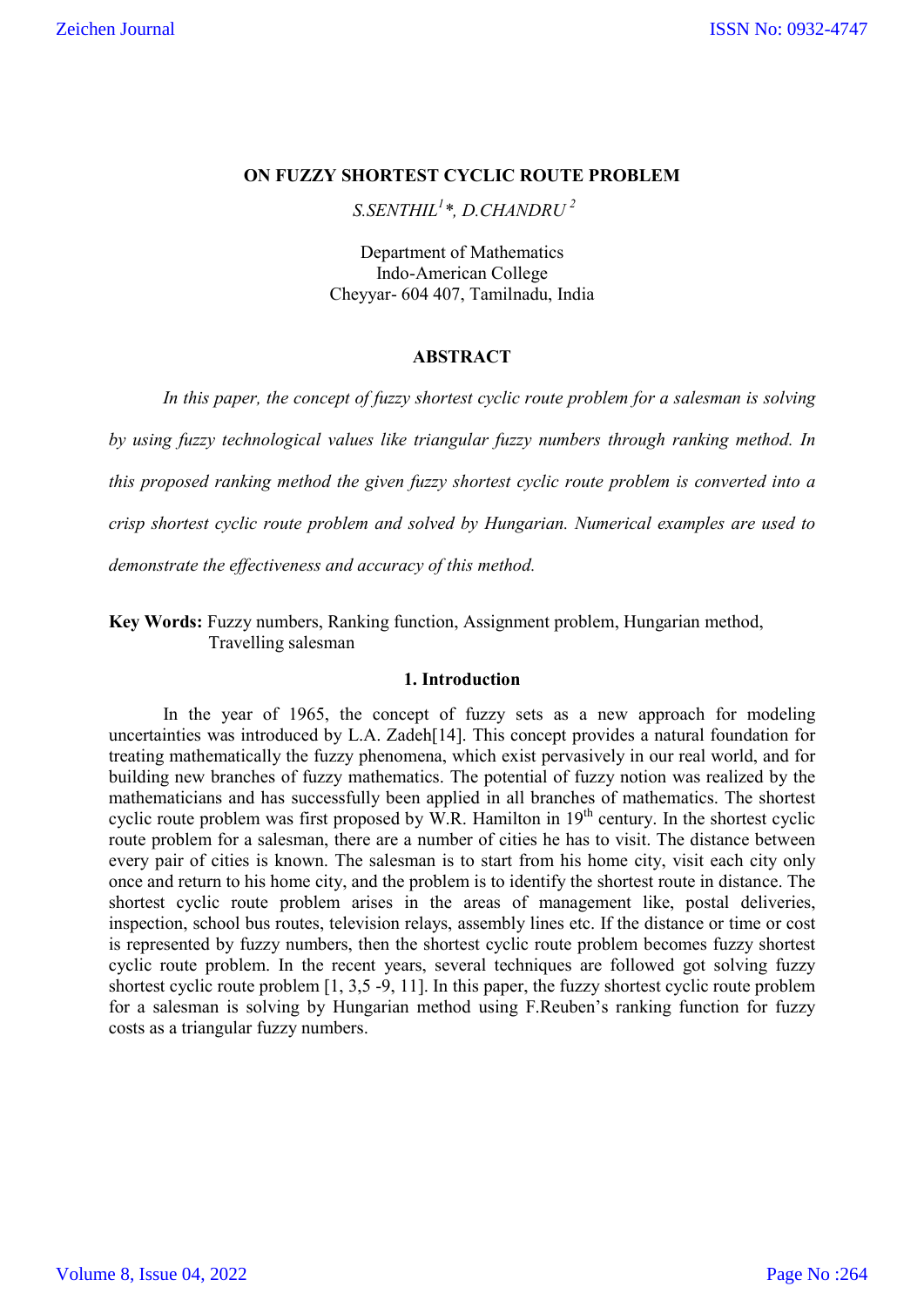### **2. PRELIMINARIES**

In this section, in order to make the exposition self-contained, some basic notions and results used in the sequel are presented.

**Definition 2.1:** let X be a non-empty set and I the unit interval [0,1]. A fuzzy set  $\tilde{A}$  of X is a mapping from X into I. The fuzzy set  $0_X$  is defined as  $0_X(x) = 0$ , for all  $x \in X$  and the fuzzy set  $1_X$  is defined as  $1_X(x) = 1$ , for all  $x \in X$ .

**Definition 2.2:** The support of a fuzzy set  $\tilde{A}$  is the crisp set defined by  $\tilde{A} = \{x \in X : \mu_A(x) > 0\}$ and the core of a fuzzy set  $\tilde{A}$  is the crisp set defined by  $\tilde{A} = \{x \in X : \mu_A(x) = 1\}$  and also the boundary of a fuzzy set defined by  $\tilde{A} = \{x \in X : 0 < \mu_A(x) < 1\}.$ 

**Definition 2.3:** The  $\alpha$ -level set of a fuzzy set  $\tilde{A}$  is defined as ordinary set  $A_{\alpha}$  for which the degree of its membership function exceed the  $\alpha : A_{\alpha} = \{x \in X : \mu_A(x) \ge \alpha, 0 \le \alpha \le 1\}$  $[A_{\alpha}^{L}, A_{\alpha}^{U}],$  where  $\begin{cases} A_{\alpha}^{L} = \inf \{x \in X : \mu_{A}(x) \ge \alpha \} \\ A_{\alpha}^{U} = \sup \{x \in X : \mu_{\alpha}(x) > \alpha \} \end{cases}$  $A_{\alpha}^{U} = \sup \{ x \in X : \mu_A(x) \ge \alpha \}$ 

**Definition 2.4:** A fuzzy set  $\tilde{A}$  in convex set  $X = \mathbb{R}^n$  is said to be a convex fuzzy set if and only if its  $\alpha$ -level set are convex.

**Definition 2.5:** A fuzzy number  $\tilde{A} = (a_1, a_2, a_3)$  where  $a_1, a_2, a_3 \in \mathbb{R}$  is said to be a triangular fuzzy numbers, if its membership function is given by

$$
\mu_A(x) = \begin{cases} (x - a_1)/(a_2 - a_1) & a_1 \le x \le a_2 \\ x - a_3)/(a_2 - a_3) & a_2 \le x \le a_3 \\ 0 & \text{otherwise} \end{cases}
$$

**Definition 2.6:** The interval of confidence for the triangular fuzzy number  $\tilde{A} = (a_1, a_2, a_3)$  at  $\alpha$ level set is defined by  $A_{\alpha} = [A_{\alpha}^L, A_{\alpha}^U] = [a_1 + (a_2 - a_1)\alpha, a_3 - (a_3 - a_2)\alpha]$ , for all  $\alpha \in [0,1]$ .

**Definition 2.7:** Let  $\tilde{A} = (a_1, a_2, a_3)$  and  $\tilde{B} = (b_1, b_2, b_3)$  be two triangular fuzzy numbers. The operations addition, subtraction, multiplication, division and symmetric are defined as follows respectively

(i) 
$$
\tilde{A} + \tilde{B} = (a_1 + b_1, a_2 + b_2, a_3 + b_3)
$$

(ii) 
$$
\tilde{A} - \tilde{B} = (a_1 - b_3, a_2 - b_2, a_3 - b_1)
$$

(iii) 
$$
\tilde{A} \times \tilde{B} = \begin{cases} (a_1b_1, a_2b_2, a_3b_3) & a_1 \ge 0 \\ (a_1b_3, a_2b_2, a_3b_3) & a_1 < 0, a_3 \ge 0 \\ (a_1b_3, a_2b_2, a_3b_1) & a_3 < 0 \end{cases}
$$

(iv) 
$$
\tilde{A} \div \tilde{B} = (a_1/b_3, a_2/b_2, a_3/b_1)
$$
, where  $0 \notin \tilde{B} = (b_1, b_2, b_3)$ 

(v) if 
$$
\tilde{A} = (a_1, a_2, a_3)
$$
 then  $-\tilde{A} = (-a_3, -a_2, -a_1)$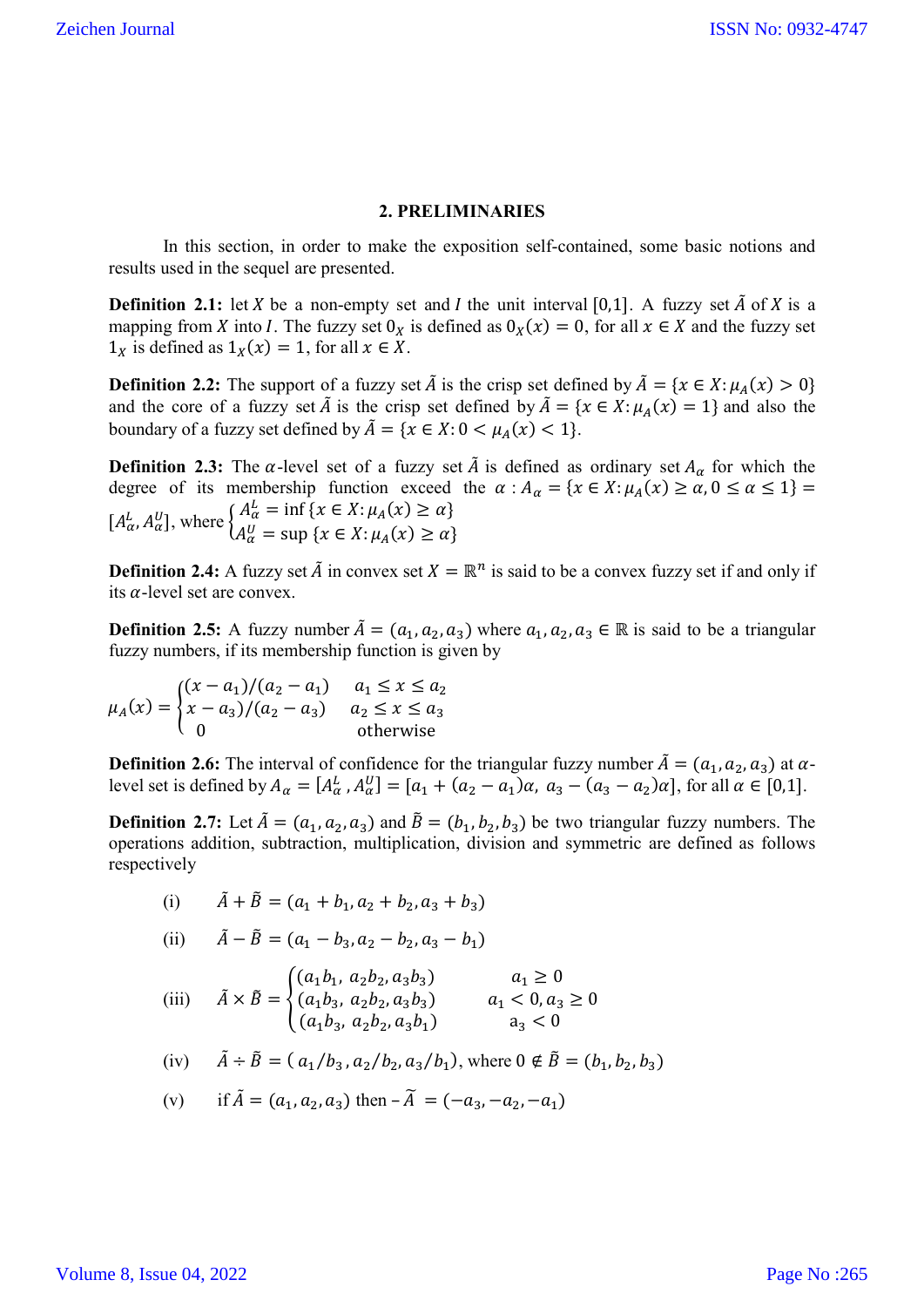**Definition 2.8:** A ranking function  $\mathfrak{R}: F(\mathbb{R}) \to \mathbb{R}$  where  $F(\mathbb{R})$  is the set of fuzzy numbers defined on set of real numbers, maps each fuzzy number into real number, where a natural order exists.

**Definition 2.9:** The ranking function for a triangular fuzzy number  $\tilde{A} = (a_1, a_2, a_3)$  denoted by  $\Re(\tilde{A})$  is defined by  $\Re(\tilde{A}) = \frac{1}{2} \int_0^1 (a_\alpha^L + a_\alpha^U) d\alpha$ . Where for every  $\alpha \in [0,1]$ 

 $a_{\alpha}^{L} = a_{1} + (a_{2} - a_{1})\alpha$  $a_{\alpha}^{U} = a_{3} - (a_{3} - a_{2})\alpha$ 

**Theorem 2.10:** If  $\tilde{A} = (a_1, a_2, a_3)$  and  $\tilde{B} = (b_1, b_2, b_3)$  be two triangular fuzzy numbers,  $\tilde{A} < \tilde{B}$  if and only if  $\Re(\tilde{A}) < R(\tilde{B})$ 

then<sup>2</sup>  $\tilde{A} = \tilde{B}$  if and only if  $\Re(\tilde{A}) = \Re(\tilde{B})$ 

 $\tilde{A} > \tilde{B}$  if and only if  $\Re(\tilde{A}) > R(\tilde{B})$ 

# **3. FUZZY SHORTEST CYCLIC ROUTE PROBLEM**

There are a number of cities a salesman must visit. The distance (or time or cost) between every pair of cities is known. He starts from his home city, passes through each city once and only once and returns to his home city. The problem is to find the shortest routes in distance (or time or cost). If the salesman is to visit only two cities there is no choice. If the number of cities is three (say A, B and C), of which the starting base is A, there are two possible routes  $A \rightarrow B \rightarrow C$ and  $A \rightarrow C \rightarrow B$ . For four cities, there are 6 possible routes. In general for n cities there are  $(n - 1)!$  possible routes. It may be noted that since the salesman has to visit all the n cities, the shortest route will be independent of the selection of the starting city.

#### **3.1. Mathematical formulation of the fuzzy shortest cyclic route problem**

Mathematically, the problem stated as follows:

If  $\tilde{C}_{ij}$  is the fuzzy distance (or fuzzy time or fuzzy cost) of going from city *i* to city *j* and  $x_{ij} = 1$ , if the salesman goes directly from city *i* to *j* and zero otherwise. Then the problem is to find  $x_{ij}$  which is

$$
minimize \ \tilde{Z} = \sum_{i=1}^{n} \sum_{j=1}^{n} \tilde{C}_{ij} \, x_{ij}
$$

Subject to the constraints

$$
\sum_{j=1}^{n} x_{ij} = 1
$$

$$
\sum_{i=1}^{n} x_{ij} = 1
$$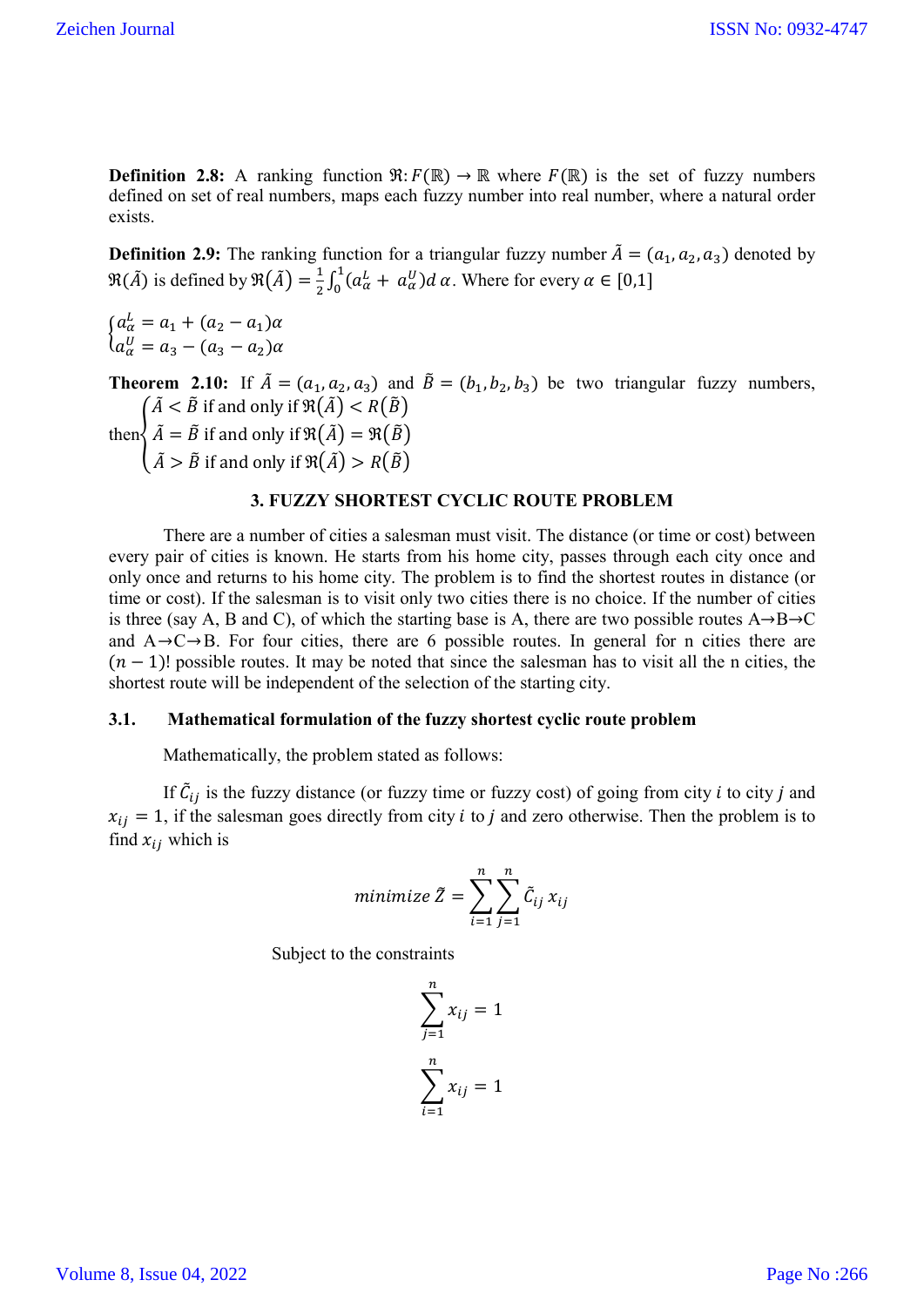and  $x_{ij} = 0$  or 1;  $i = 1, 2, ..., n$ ;  $j = 1, 2, ..., n$ , with the additional conditions that no city is to be visited twice before the tour of all the cities is completed and that going from city  $i$  directly to  $i$ is not permitted, which means  $\tilde{C}_{ij} = \infty$ .

|      |                |                            |                        | To city                    |          |                            |
|------|----------------|----------------------------|------------------------|----------------------------|----------|----------------------------|
|      |                | 1                          | $\overline{2}$         | 3                          | $\cdots$ | $\mathbf n$                |
| From | 1              | $\infty$                   | $\tilde {\cal C}_{12}$ | $\tilde {\cal C}_{13}$     | $\cdots$ | $\tilde{\mathcal{C}}_{1n}$ |
| city | $\overline{2}$ | $\tilde {\cal C}_{21}$     | $\infty$               | $\tilde {\cal C}_{23}$     | $\cdots$ | $\tilde{\mathcal{C}}_{2n}$ |
|      | 3              | $\tilde {\cal C}_{31}$     | $\tilde C_{32}$        | $\infty$                   | $\cdots$ | $\tilde{\mathcal{C}}_{3n}$ |
|      | $\cdots$       | .                          | .                      | $\cdots$                   | .        | $\cdots$                   |
|      | $\mathbf n$    | $\tilde{\mathcal{C}}_{n1}$ | $\tilde{\cal C}_{n2}$  | $\tilde{\mathcal{C}}_{n3}$ | .        | $\infty$                   |

The fuzzy cost matrix is shown in a tabular form as follows

It may be noted that there must be only one  $x_{ij}$  for each value of *i* and each value of *j*. The problem is to find n elements, one in each row and in each column so as to minimize the sum total of the associated fuzzy costs shown in the matrix above. The problem is similar to the fuzzy assignment problem with the difference that there is the additional constraint that no city is to be visited again before the tour of all the cities is completed.

The above fuzzy assignment problem can be solved and it can be hoped that the solution will satisfy the additional constraint. If it does not, it can be adjusted by inspection.

## **3.2. Procedure for solving fuzzy shortest cyclic route problem**

The solution procedure given below and it consists of the following steps:

**Step 1:** Express the given fuzzy shortest cyclic route problem in a tabular form

**Step 2:** Using ranking function  $\Re(\tilde{C}_{ij})$  proposed by F.Reuben's express the fuzzy cost matrix into crisp form.

**Step 3:** Since  $\Re(\tilde{C}_{ij})$  are crisp values, the above problem is obviously the crisp assignment problem, which can be solved by Hungarian method, the optimal solution of the crisp assignment problem which the optimal solution of the fuzzy assignment problem.

**Step 4:** If the optimal solution obtained in step 3 satisfies the route condition of fuzzy shortest cyclic route problem. Then it gives the optimum solution of required problem. If not, necessary adjustment is to be made assigning the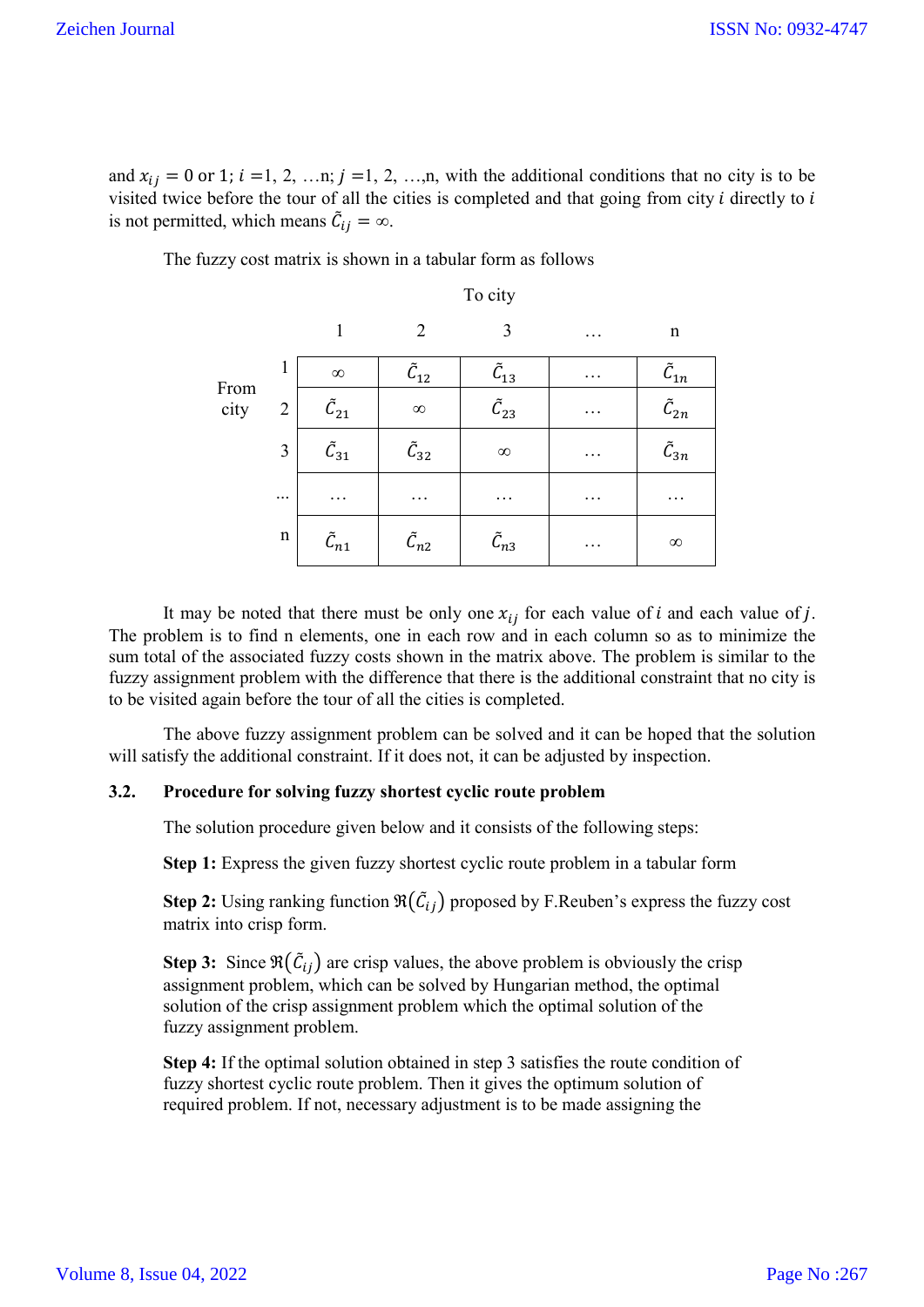next best solution so as to satisfy the route condition of fuzzy shortest cyclic route problem.

## **4. Numerical Examples**

In this section we provide two examples to illustrate the obtained theoretical results.

**Example 4.1.** Consider the fuzzy shortest cyclic route problem with the assignment cost matrix  $\tilde{C}_{ij}$  is given whose elements are triangular fuzzy numbers as follows in the table

| $To \rightarrow$<br>From $\downarrow$ | А            | В            |              |              |
|---------------------------------------|--------------|--------------|--------------|--------------|
| Α                                     | $\infty$     | (21, 77, 9)  | (4, 26, 8)   | (28, 56, 20) |
| B                                     | (10, 62, 30) | $\infty$     | (50, 63, 24) | (40, 55, 10) |
| C                                     | (60, 94, 80) | (22, 44, 18) | $\infty$     | (44, 74, 48) |
|                                       | (76, 30, 24) | (45, 35, 45) | (25, 58, 3)  | $\infty$     |

## **Solution:**

The problem is to find the optimal shortest cyclic route for a travelling salesman such that he starts from his home city, passes through each city once and only once and returns to his home city.

Using the ranking function to determine the ranking index values of the cost matrix, given by  $\Re(\tilde{C}_{ij}) = \frac{1}{2} \int_0^1 (a_\alpha^L + a_\alpha^U) d\alpha$ , where for every  $\alpha \in [0,1]$  $a_{\alpha}^{L} = a_{1} + (a_{2} - a_{1})\alpha$  $a_{\alpha}^{U} = a_3 - (a_3 - a_2)\alpha$ 

Therefore we get,

 $\mathfrak{R}(5_{12}) = 46; \, \mathfrak{R}(\tilde{C}_{13}) = 16; \, \mathfrak{R}(\tilde{C}_{14}) = 40; \, \mathfrak{R}(\tilde{C}_{21}) = 41; \, \mathfrak{R}(\tilde{C}_{23}) = 50;$  $\Re(\tilde{C}_{24}) = 40; \Re(\tilde{C}_{31}) = 82; \Re(\tilde{C}_{32}) = 32; \Re(\tilde{C}_{34}) = 60; \Re(\tilde{C}_{41}) = 40;$  $\Re(\tilde{\mathcal{C}}_{42}) = 40; \Re(\tilde{\mathcal{C}}_{43}) = 36;$ 

Thus, the crisp form of the given problem is in the following table

| $To \rightarrow$<br>From↓ | A        | B        | $\mathcal{C}$ | D        |
|---------------------------|----------|----------|---------------|----------|
| A                         | $\infty$ | 46       | 16            | 40       |
| B                         | 41       | $\infty$ | 50            | 40       |
| $\mathsf{C}$              | 82       | 32       | $\infty$      | 60       |
| D                         | 40       | 40       | 36            | $\infty$ |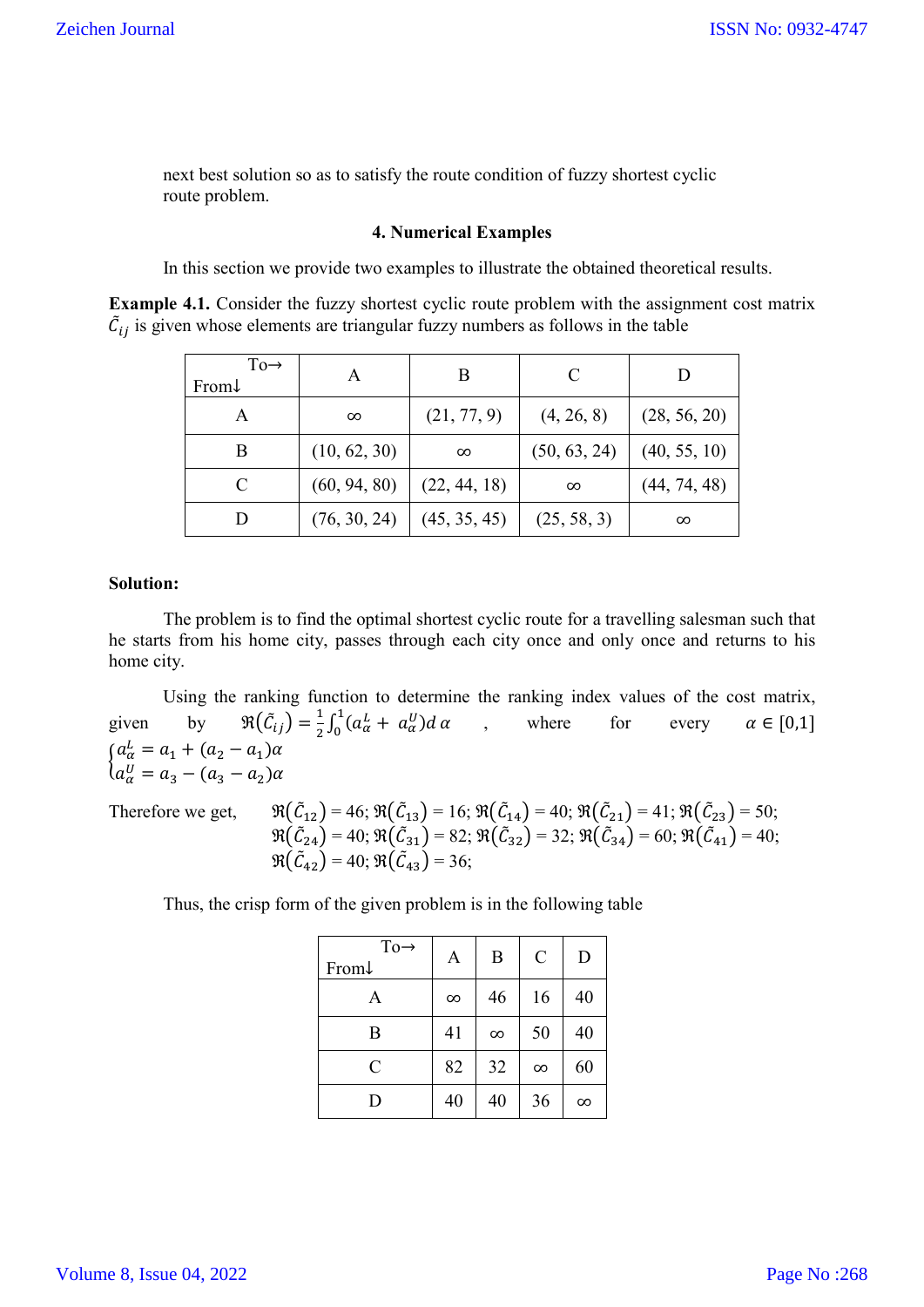Now solving the above problem by using Hungarian method, finally we get the following table

| $To \rightarrow$<br>From $\downarrow$ | A                   | B                   | $\mathcal{C}$       | D                   |
|---------------------------------------|---------------------|---------------------|---------------------|---------------------|
| A                                     | $\infty$            | 27                  | $\langle 0 \rangle$ | 21                  |
| B                                     | $0 \times$          | $\infty$            | 13                  | $\langle 0 \rangle$ |
| $\mathcal{C}$                         | 49                  | $\langle 0 \rangle$ | $\infty$            | 28                  |
| D                                     | $\langle 0 \rangle$ | 1                   | $0 \times$          | $\infty$            |

The above table provides an optimum solution to the fuzzy assignment problem. According to it the salesman should visit cities are given by

 $A \to C$ ;  $B \to D$ ;  $C \to B$ ;  $D \to A$ . i.e.  $A \to C$ ;  $C \to B$ ;  $B \to D$ ;  $D \to A$ 

This solution also satisfies the additional conditions of the fuzzy shortest cyclic route problem. Hence the shortest cyclic route is  $A \to C \to B \to D \to A$  at a minimum cost (or distance or time) of(142, 155, 60).

| $To \rightarrow$<br>From $\downarrow$ | A          | B         | C          | D          | E         |
|---------------------------------------|------------|-----------|------------|------------|-----------|
| A                                     | $\infty$   | (1, 4, 3) | (3, 6, 9)  | (1, 3, 1)  | (6, 1, 4) |
| B                                     | (3, 1, 7)  | $\infty$  | (5, 7, 1)  | (1, 3, 1)  | (8, 1, 2) |
| $\mathcal{C}$                         | (11, 3, 7) | (2, 7, 4) | $\infty$   | (14, 3, 4) | (5, 3, 5) |
| D                                     | (2, 2, 2)  | (1, 2, 3) | (12, 3, 6) | $\infty$   | (5, 6, 7) |
| Ε                                     | (1, 1, 9)  | (2, 3, 4) | (6, 4, 2)  | (1, 3, 17) | $\infty$  |

**Example 4.2.** Solve the following fuzzy shortest cyclic route problem.

## **Solution:**

The problem is to find the optimal shortest cyclic route for a travelling salesman such that he starts from his home city, passes through each city once and only once and returns to his home city.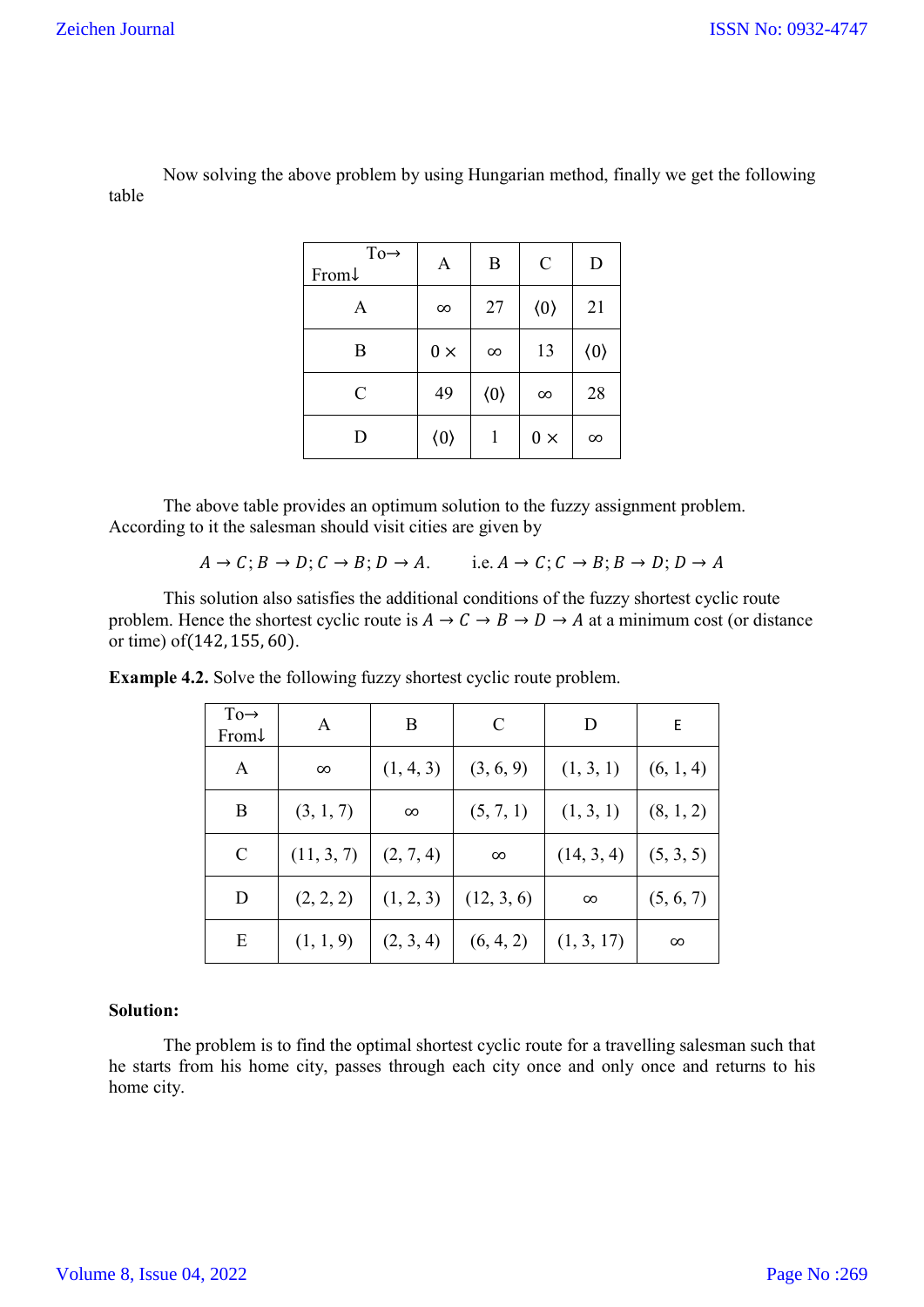Using the ranking function to determine the ranking index values of the cost matrix, given by  $\Re(\tilde{C}_{ij}) = \frac{1}{2} \int_0^1 (a_\alpha^L + a_\alpha^U) d\alpha$ , where for every  $\alpha \in [0,1]$  $a_{\alpha}^{L} = a_{1} + (a_{2} - a_{1})\alpha$  $a_{\alpha}^{U} = a_3 - (a_3 - a_2)\alpha$ 

Therefore we get, 
$$
\mathfrak{R}(\tilde{C}_{12}) = 3
$$
;  $\mathfrak{R}(\tilde{C}_{13}) = 6$ ;  $\mathfrak{R}(\tilde{C}_{14}) = 2$ ;  $\mathfrak{R}(\tilde{C}_{15}) = 3$ ;  $\mathfrak{R}(\tilde{C}_{21}) = 3$ ;  $\mathfrak{R}(\tilde{C}_{23}) = 5$ ;  $\mathfrak{R}(\tilde{C}_{24}) = 2$ ;  $\mathfrak{R}(\tilde{C}_{25}) = 3$ ;  $\mathfrak{R}(\tilde{C}_{31}) = 6$ ;  $\mathfrak{R}(\tilde{C}_{32}) = 6$ ;  $\mathfrak{R}(\tilde{C}_{34}) = 6$ ;  $\mathfrak{R}(\tilde{C}_{34}) = 6$ ;  $\mathfrak{R}(\tilde{C}_{35}) = 4$ ;  $\mathfrak{R}(\tilde{C}_{41}) = 2$ ;  $\mathfrak{R}(\tilde{C}_{42}) = 2$ ;  $\mathfrak{R}(\tilde{C}_{43}) = 6$ ;  $\mathfrak{R}(\tilde{C}_{45}) = 6$ ;  $\mathfrak{R}(\tilde{C}_{45}) = 6$ ;  $\mathfrak{R}(\tilde{C}_{51}) = 3$ ;  $\mathfrak{R}(\tilde{C}_{52}) = 3$ ;  $\mathfrak{R}(\tilde{C}_{53}) = 4$ ;  $\mathfrak{R}(\tilde{C}_{54}) = 6$ ;

Thus, the crisp form of the given problem is in the following table

| $To \rightarrow$<br>From↓ | A                       | $\boldsymbol{B}$ | $\mathcal{C}$ | D              | E        |
|---------------------------|-------------------------|------------------|---------------|----------------|----------|
| A                         | $\infty$                | $\overline{3}$   | 6             | $\overline{2}$ | 3        |
| B                         | $\overline{\mathbf{3}}$ | $\infty$         | 5             | $\overline{2}$ | 3        |
| $\mathcal{C}$             | 6                       | 5                | $\infty$      | 6              | 4        |
| D                         | $\overline{2}$          | $\overline{2}$   | 6             | $\infty$       | 6        |
| E                         | $\overline{\mathbf{3}}$ | 3                | 4             | 6              | $\infty$ |

Now solving the above problem by using Hungarian method, finally we get the following table

| $To \rightarrow$<br>From $\downarrow$ | A                   | B                   | $\mathcal{C}$       | D                   | E                   |
|---------------------------------------|---------------------|---------------------|---------------------|---------------------|---------------------|
| A                                     | $\infty$            | $\times 0$          | $\overline{2}$      | $\langle 0 \rangle$ | $\times 0$          |
| B                                     | $\langle 0 \rangle$ | $\infty$            | 1                   | $\times 0$          | $\times 0$          |
| $\mathcal{C}$                         | $\overline{2}$      | 1                   | $\infty$            | 3                   | $\langle 0 \rangle$ |
| D                                     | $\times 0$          | $\langle 0 \rangle$ | 3                   | $\infty$            | 4                   |
| E                                     | $\times 0$          | $\times 0$          | $\langle 0 \rangle$ | 4                   | $\infty$            |

The above table provides an optimum solution to the fuzzy assignment problem but not to the fuzzy shortest cyclic route problem as it gives  $A \to D \to B \to A$  and  $C \to E \to C$  as the solution which means that the salesman should go from  $A$  to  $D$ , from  $D$  to  $B$  and then come back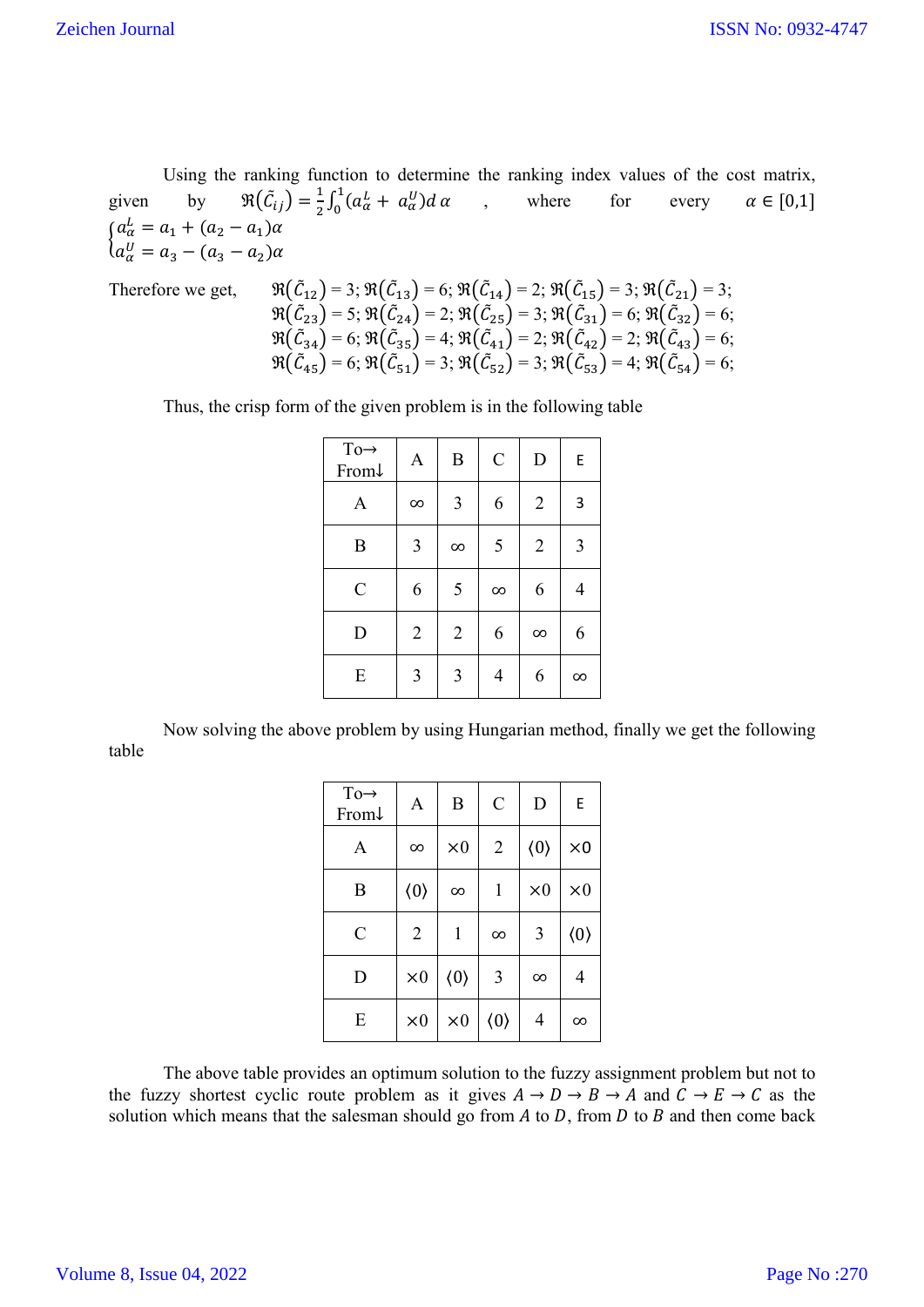to  $A$  without visiting cities  $C$  and  $E$ . This violets the additional condition that the salesman is not to visit any city twice before completing his tour of all the cities. Therefore we now try to find the next best solution which satisfies the route condition also. The next minimum non-zero cost matrix is 1. So we try to bring 1 in to the solution, so we start with making an assignment at  $(2,3)$ place instead of zero assignment at  $(2,1)$  place. The resulting table is shown below

| $\rm{To}\rightarrow$<br>From $\downarrow$ | A                   | B                   | $\mathcal{C}$       | D                   | E                   |
|-------------------------------------------|---------------------|---------------------|---------------------|---------------------|---------------------|
| A                                         | $\infty$            | $\times 0$          | $\sqrt{2}$          | $\langle 0 \rangle$ | $\times 0$          |
| B                                         | $\times 0$          | $\infty$            | $\langle 1 \rangle$ | $\times 0$          | $\times 0$          |
| $\mathcal{C}$                             | $\overline{2}$      | 1                   | $\infty$            | 3                   | $\langle 0 \rangle$ |
| D                                         | $\times 0$          | $\langle 0 \rangle$ | 3                   | $\infty$            | 4                   |
| E                                         | $\langle 0 \rangle$ | $\times 0$          | $\times 0$          | 4                   | $\infty$            |

The above table provides an optimum solution to the fuzzy assignment problem. According to it the salesman should visit cities are given by

 $A \rightarrow D$ ;  $B \rightarrow C$ ;  $C \rightarrow E$ ;  $D \rightarrow B$ ;  $E \rightarrow A$ . i.e.  $A \rightarrow D$ ;  $D \rightarrow B$ ;  $B \rightarrow C$ ;  $C \rightarrow E$ ;  $E \rightarrow A$ .

This solution also satisfies the additional conditions of the fuzzy shortest cyclic route problem. Hence the shortest cyclic route is  $A \to D \to B \to C \to E \to A$  at a minimum cost (or distance or time) of(13, 16, 19).

## **5. Conclusion**

In this paper, the fuzzy shortest cyclic route problem costs are considered as imprecise numbers described by triangular fuzzy numbers. Moreover, the fuzzy shortest cyclic route problem has been transformed into crisp shortest cyclic route problem using ranking function for fuzzy costs and solves it by Hungarian method. The result so obtained in example 4.1 and 4.2 are matched with existing technique. This method is effective and easy to understand, can be applied for solving real life problems.

## **References**

- [1] *A. Chaudhuri, K.De., Fuzzy multi objective linear programming for travelling salesman problem, Afr. J. Math. Comp. Sc. Res., 4 (2) (2011), 64 - 70.*
- [2] *E.L. Hannan, Linear programming with multiple fuzzy goals, Fuzzy Sets Syst., 6 (1981), 235 - 248.*
- [3] *F. Li. et.al., Study on solution models and methods for the fuzzy assignment problems, Expert Systems with Applications, 39, 11276 - 11283.*